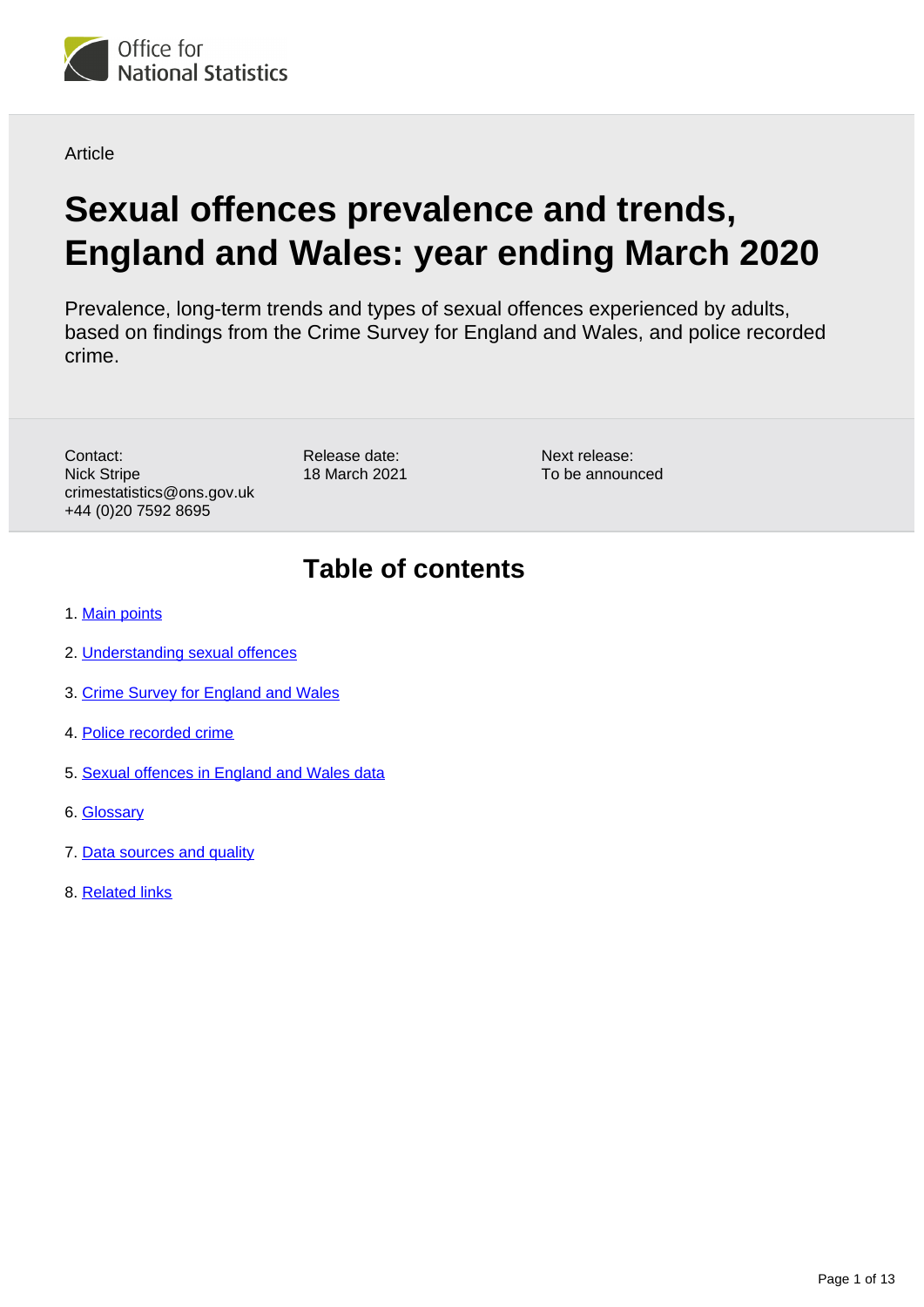## <span id="page-1-0"></span>**1 . Main points**

- According to the Crime Survey for England and Wales year ending March 2020, an estimated 1.8% of adults aged 16 to 74 years (773,000) experienced sexual assault (including attempts) in the last year.
- Following fluctuations in the prevalence over the last 15 years, the latest estimate was significantly lower compared with the year ending March 2019 (2.4%); the decrease was largely driven by reductions in indecent exposure or unwanted sexual touching.
- While the volume of sexual offences recorded by the police has almost tripled in recent years, the latest figures for the year ending March 2020 show a decrease of 0.7% to 162,936 offences compared with the previous year.
- Changes in police recorded crime may reflect changes in police recording practices and victim's willingness to report; the number of offences recorded by the police remains well below the number of victims estimated by the survey.

## <span id="page-1-1"></span>**2 . Understanding sexual offences**

Sexual offences are often hidden crimes that are not reported to the police. Therefore, data held by the police can only provide a partial picture of the actual level of crime experienced. One of the strengths of the Crime Survey for England and Wales (CSEW) is that it covers many crimes that are not reported to the police.

Sexual assaults measured by the CSEW combine rape (including attempts), assault by penetration (including attempts), indecent exposure and unwanted sexual touching. Information is collected on whether these types of assault were carried out by a partner (including a former partner), family member other than a partner, someone else known, or a stranger.

The Home Office collects data on the number of sexual offences recorded by the police. These are grouped into two main categories; rape and other sexual offences. The other sexual offences category covers a broader range of offences than the CSEW, for example, sexual assault, sexual exploitation of children, incest and sexual grooming. Given the broader range of offences covered in police recorded crime and other differences described in this section, these figures are not directly comparable with the estimates from the CSEW.

For more information on how sexual assaults and offences are measured within the CSEW and by the police, see [Data sources and quality.](https://www.ons.gov.uk/peoplepopulationandcommunity/crimeandjustice/articles/sexualoffencesvictimcharacteristicsenglandandwales/march2020)

This publication is largely unaffected by the coronavirus (COVID-19) pandemic as it mainly relates to the period prior to the lockdowns. Further information on the impact of the pandemic on the CSEW and police recorded crime data can be found in **Data sources and quality**.

## <span id="page-1-2"></span>**3 . Crime Survey for England and Wales**

### **Prevalence of sexual assault experienced in the last year**

For the year ending March 2020, the Crime Survey for England and Wales (CSEW) showed that an estimated 773,000 adults aged 16 to 74 years<sup>1</sup> experienced sexual assault (including attempts) in the last year. This equates to a prevalence rate of approximately 2 in 100 adults (Figure 1). There was a [statistically significant](https://www.ons.gov.uk/peoplepopulationandcommunity/crimeandjustice/articles/sexualoffencesprevalenceandtrendsenglandandwales/yearendingmarch2020#data-sources-and-quality) decrease in the latest prevalence estimate compared with the year ending March 2019 (1.8% compared with 2.4%).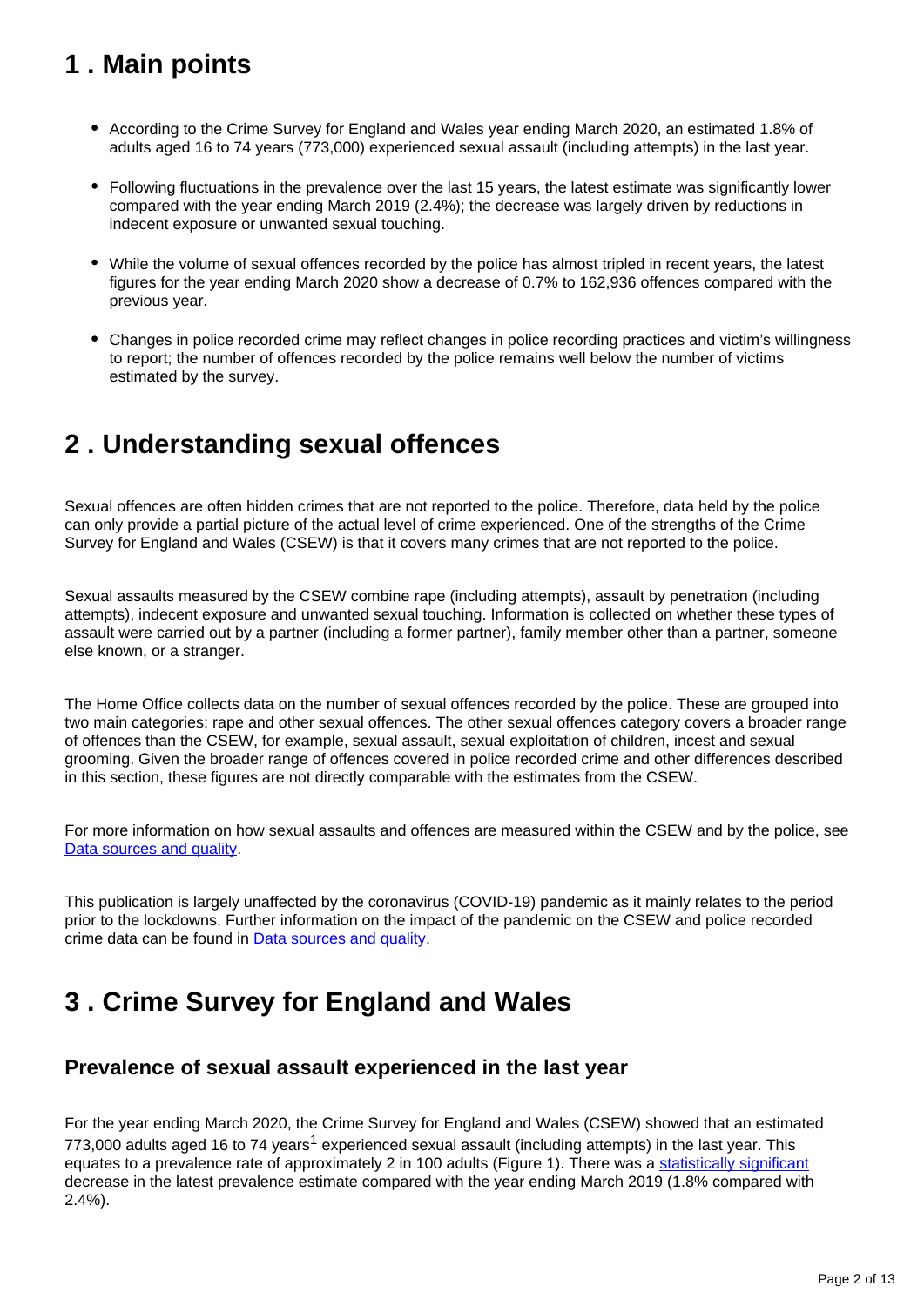In terms of the types of abuse experienced in the last year, unwanted sexual touching was the most common type of sexual assault experienced by adults (1.4%) (Figure 1). Rape or assault by penetration (including attempts) was experienced by (0.5%) of adults.

Information on the prevalence of sexual assault by demographic characteristics such as age, sex and ethnicity can be found in [Sexual offences victim characteristics, England and Wales: year ending March 2020](https://www.ons.gov.uk/peoplepopulationandcommunity/crimeandjustice/articles/sexualoffencesvictimcharacteristicsenglandandwales/march2020).

#### **Figure 1: Unwanted sexual touching was the most common type of sexual assault experienced in the last year**

**Prevalence of sexual assault in the last year, among adults aged 16 to 74 years, by type of abuse, England and Wales, year ending March 2020**

## Figure 1: Unwanted sexual touching was the most common type of sexual assault experienced in the last year

Prevalence of sexual assault in the last year, among adults aged 16 to 74 years, by type of abuse, England and Wales, year ending March 2020



#### **Source: Office for National Statistics – Crime Survey for England and Wales**

**Notes:**

1. The categories "any sexual assault", "rape or assault by penetration", "rape" and "assault by penetration" include attempts.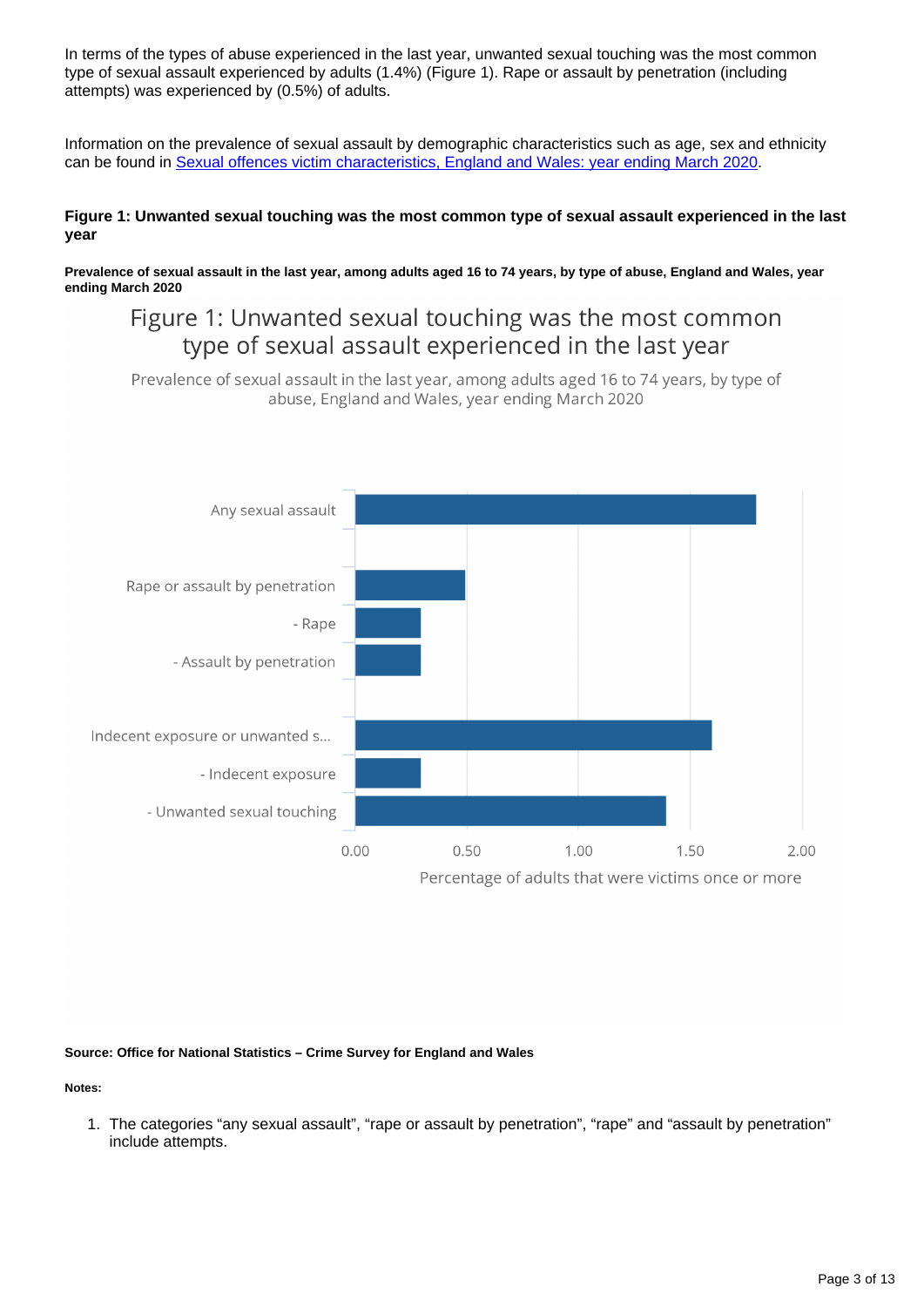In the last year, for adults aged 16 to 74 years who experienced rape or assault by penetration (including attempts), the perpetrator was more likely to be a partner or ex-partner (32%) than a family member (5%) ( [Appendix Table 12](https://www.ons.gov.uk/peoplepopulationandcommunity/crimeandjustice/datasets/sexualoffencesprevalenceandvictimcharacteristicsenglandandwales)). More information on the victim-perpetrator relationship can be found in [Sexual offences](https://www.ons.gov.uk/peoplepopulationandcommunity/crimeandjustice/articles/sexualoffencesvictimcharacteristicsenglandandwales/march2020)  [victim characteristics, England and Wales: year ending March 2020](https://www.ons.gov.uk/peoplepopulationandcommunity/crimeandjustice/articles/sexualoffencesvictimcharacteristicsenglandandwales/march2020) and [Crime in England and Wales: Annual](https://www.ons.gov.uk/peoplepopulationandcommunity/crimeandjustice/datasets/crimeinenglandandwalesannualsupplementarytables)  [supplementary tables.](https://www.ons.gov.uk/peoplepopulationandcommunity/crimeandjustice/datasets/crimeinenglandandwalesannualsupplementarytables)

Following the change in the upper age limit for survey respondents in April 2017 (from 59 to 74 years)<sup>1</sup>, when analysing data over a longer time period we use the 16 to 59 years age range. The prevalence of sexual assault experienced among adults aged 16 to 59 years over the last 15 years has fluctuated between 1.5% and 3.0% with no clear long-term trend. Despite the short-term fluctuations, for the year ending March 2020 there was no significant change in the overall prevalence of sexual assault experienced in the last year (2.2%) compared with the year ending March 2005 when the data series began (2.6%) (Figure 2).

For the year ending March 2020 the prevalence of sexual assault experienced in the last year by adults aged 16 to 59 years (2.2%) was significantly lower compared with the year ending March 2019 (2.9%) ([Appendix Table 4b](https://www.ons.gov.uk/peoplepopulationandcommunity/crimeandjustice/datasets/sexualoffencesprevalenceandvictimcharacteristicsenglandandwales) ). As a result, the number of estimated victims of sexual assault in the last year for the year ending March 2020 (729,000) was also significantly lower than the number in the year ending March 2019 (950,000) ([Appendix Table](https://www.ons.gov.uk/peoplepopulationandcommunity/crimeandjustice/datasets/sexualoffencesprevalenceandvictimcharacteristicsenglandandwales)  [9b](https://www.ons.gov.uk/peoplepopulationandcommunity/crimeandjustice/datasets/sexualoffencesprevalenceandvictimcharacteristicsenglandandwales)).

It is too early to say whether the latest decrease is the beginning of a downward trend or another fluctuation in the series, like those seen previously.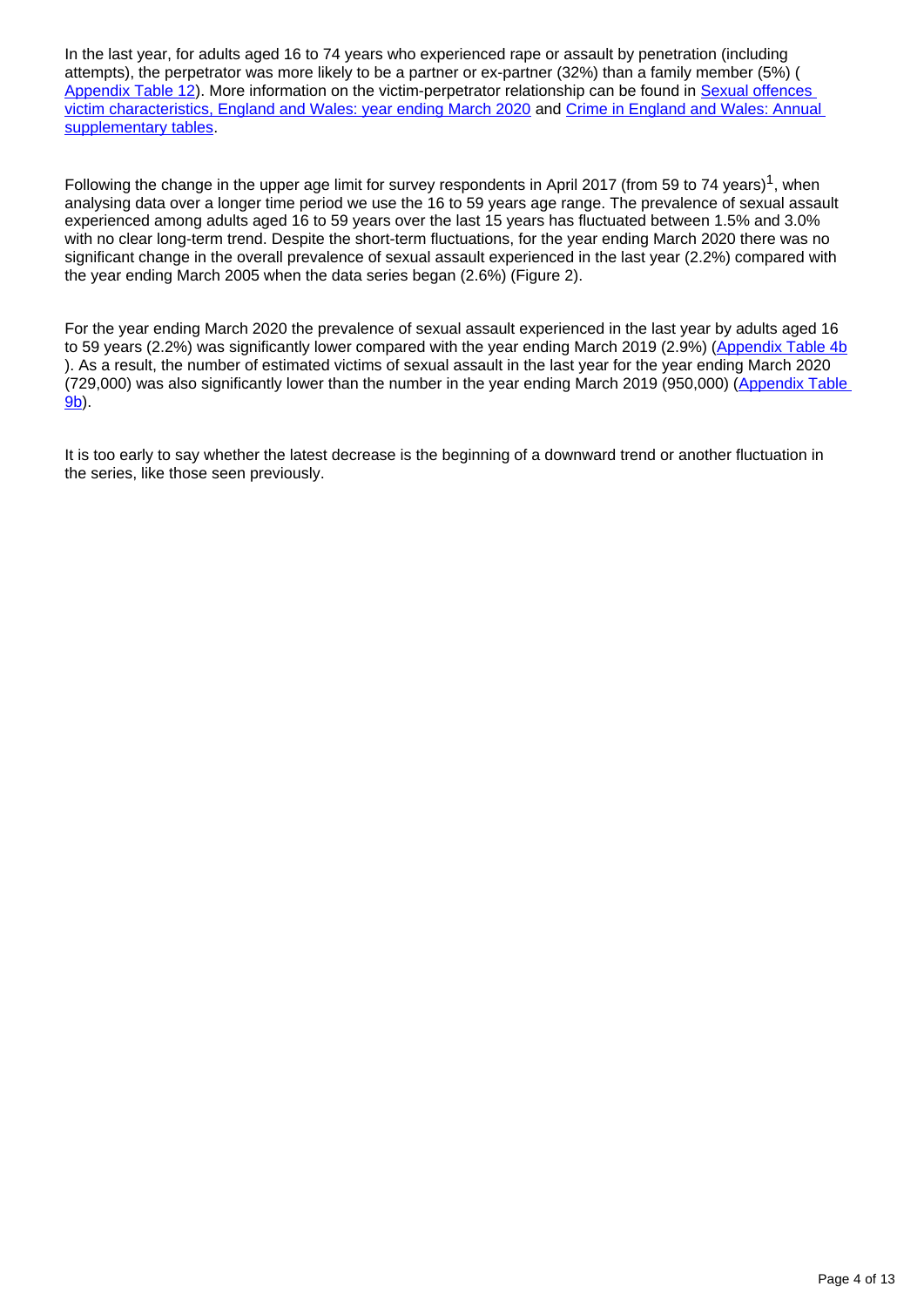#### **Figure 2: Sexual assault estimated by the survey decreased in the last year**

**Prevalence of sexual assault in the last year for adults aged 16 to 59 years and 16 to 74 years, England and Wales, year ending March 2005 to year ending March 2020**

## Figure 2: Sexual assault estimated by the survey decreased in the last year

Prevalence of sexual assault in the last year for adults aged 16 to 59 years and 16 to 74 years, England and Wales, year ending March 2005 to year ending March 2020



- 
- $-$  · Indecent exposure or unwanted sexual touching aged 16 to 74 years

#### **Source: Office for National Statistics - Crime Survey for England and Wales**

#### **Notes:**

- 1. From April 2017, the upper age limit for the self-completion module was increased to ask all respondents aged 16 to 74 years.
- 2. The categories "any sexual assault" and "rape or assault by penetration" include attempts.

Indecent exposure or unwanted sexual touching has followed very similar fluctuations to that seen for any sexual assault and has been driving the statistically significant changes seen in recent years. The prevalence of indecent exposure or unwanted sexual touching decreased to 1.9% in the year ending March 2020 (from 2.5% in the year ending March 2019).

The prevalence of rape or assault by penetration (including attempts) has remained relatively stable over the last 15 years, and the decrease between the year ending March 2019 and March 2020 (0.7% to 0.5%) was not statistically significant.

### **Prevalence of sexual assault experienced since the age of 16 years**

For the year ending March 2020, the CSEW showed that an estimated 5.9 million victims aged 16 to 74 years<sup>1</sup> had experienced sexual assault since the age of 16 years. This equates to a prevalence rate of approximately 14 in 100 adults (Figure 3).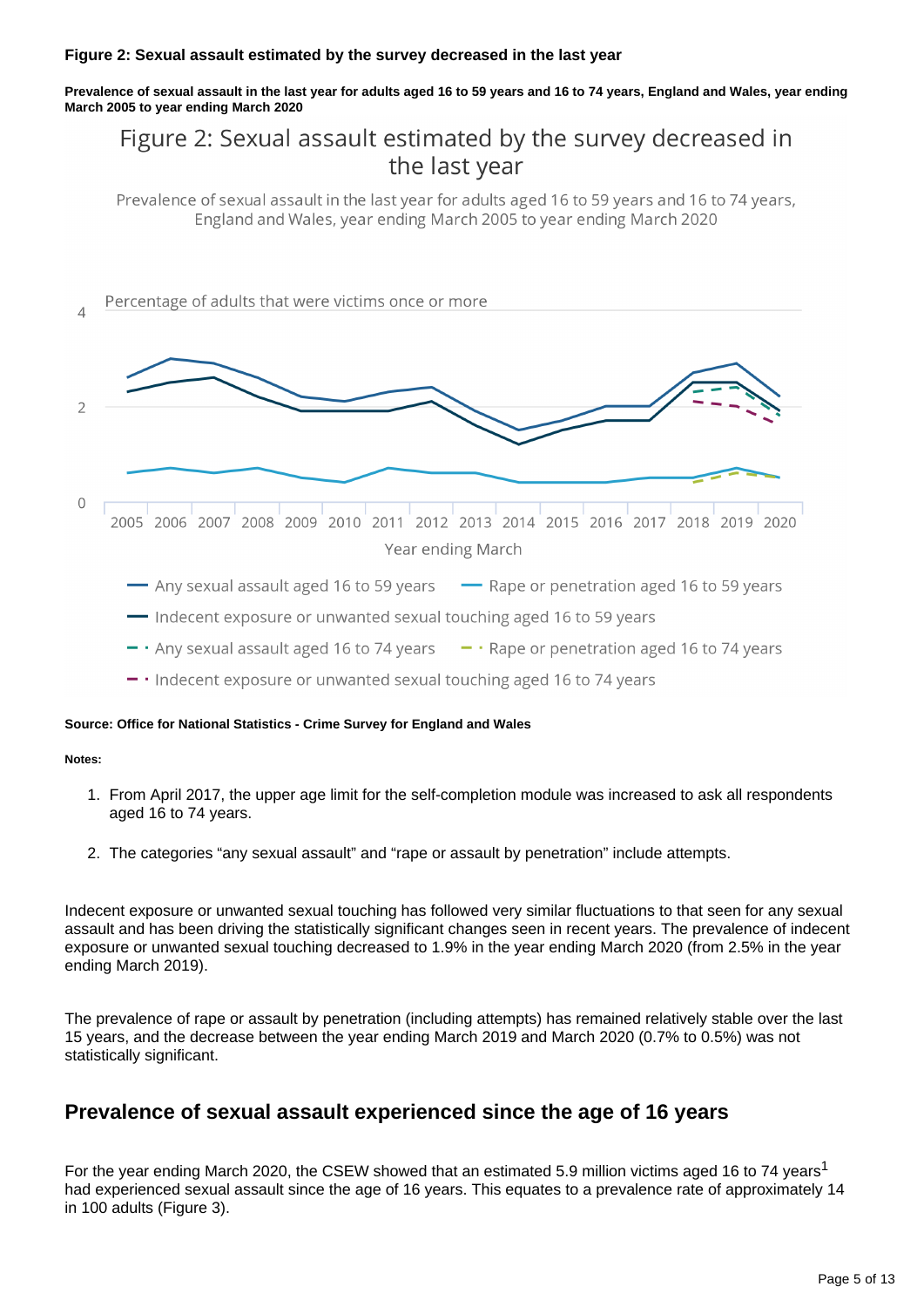Unwanted sexual touching was more common than any other type of sexual assault with 10.2% of adults aged 16 to 74 years experiencing it since the age of 16 years, equivalent to an estimated 4.3 million victims (Appendix [Table 1\)](https://www.ons.gov.uk/peoplepopulationandcommunity/crimeandjustice/datasets/sexualoffencesprevalenceandvictimcharacteristicsenglandandwales).

Rape (including attempts) was experienced by 3.3% of adults since the age of 16 years, an estimated 1.4 million victims. More information on rape can be found in the article [Nature of sexual assault by rape or penetration,](https://www.ons.gov.uk/peoplepopulationandcommunity/crimeandjustice/articles/natureofsexualassaultbyrapeorpenetrationenglandandwales/yearendingmarch2020)  [England and Wales: year ending March 2020.](https://www.ons.gov.uk/peoplepopulationandcommunity/crimeandjustice/articles/natureofsexualassaultbyrapeorpenetrationenglandandwales/yearendingmarch2020)

#### **Figure 3: Unwanted sexual touching was the most commonly experienced type of sexual assault since the age of 16 years**

**Prevalence of sexual assault since the age of 16 years for adults age 16 to 74 years, by type of abuse, England and Wales, year ending March 2020**

## Figure 3: Unwanted sexual touching was the most commonly experienced type of sexual assault since the age of 16 years

Prevalence of sexual assault since the age of 16 years for adults age 16 to 74 years, by type of abuse, England and Wales, year ending March 2020



#### **Source: Office for National Statistics - Crime Survey for England and Wales**

**Notes:**

1. The categories "any sexual assault", "rape or assault by penetration", "rape" and "assault by penetration" include attempts.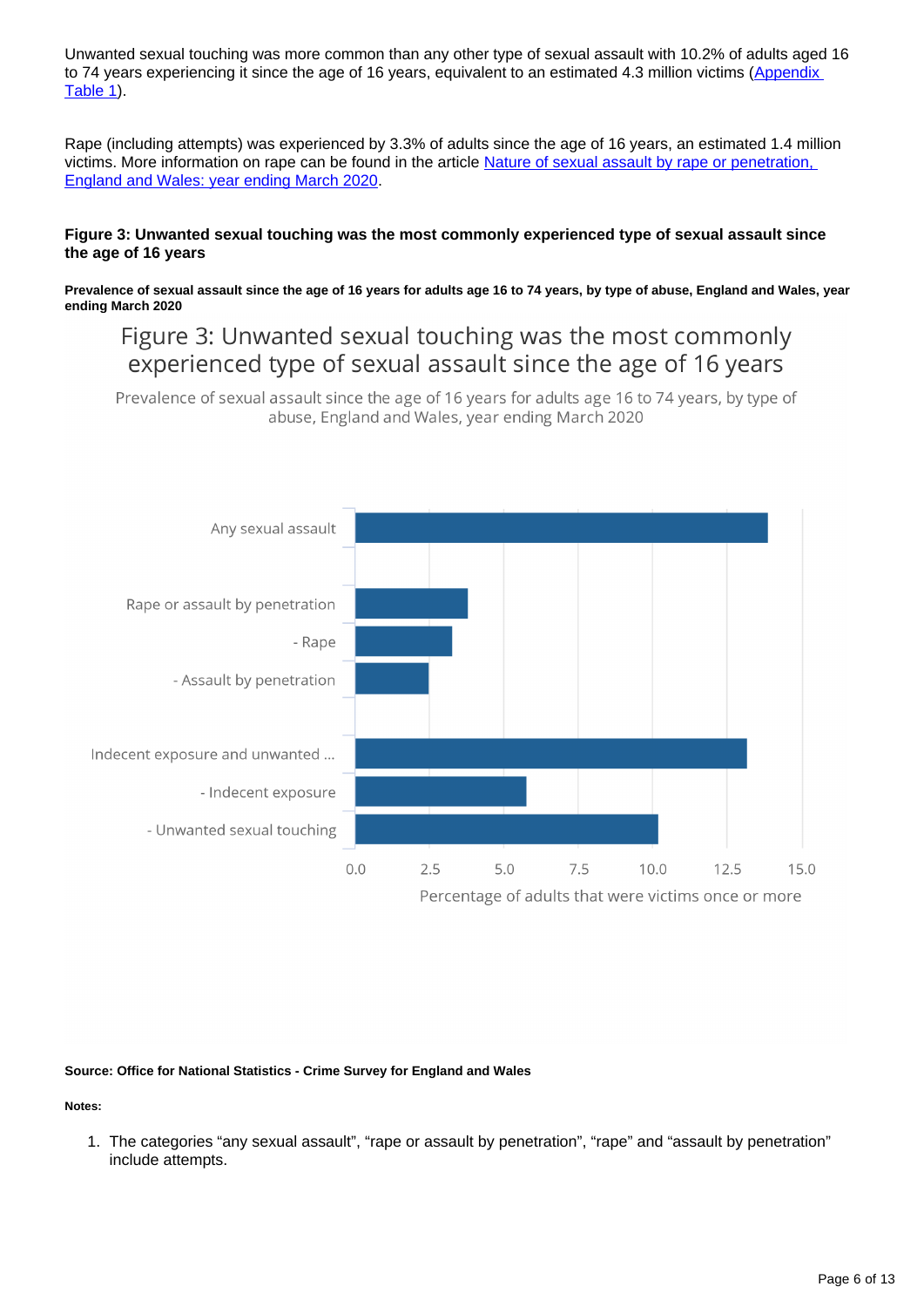In terms of the victim's relationship to the perpetrator, since the age of 16 years, 4.6 % of adults had experienced sexual assault (including attempts) perpetrated by a partner or family member. Around three times as many adults experienced sexual assault (including attempts) by a partner (3.5%) than by a family member (1.1%) (see Table S40 in [Crime in England and Wales: Annual supplementary tables\)](https://www.ons.gov.uk/peoplepopulationandcommunity/crimeandjustice/datasets/crimeinenglandandwalesannualsupplementarytables).

#### **Notes for: Crime Survey for England and Wales**

1. The age range for respondents eligible for the self-completion module was expanded in April 2017, changing from adults aged 16 to 59 years to adults aged 16 to 74 years. This publication reports primarily on those aged 16 to 74 years, for which we currently have three years of data. Where analysis requires more than the last three years of data, we have reported using the 16 to 59 years age range. Data for both 16 to 59 years and 16 to 74 years are provided separately within the Sexual offences prevalence and victim [characteristics - Appendix Tables](https://www.ons.gov.uk/peoplepopulationandcommunity/crimeandjustice/datasets/sexualoffencesprevalenceandvictimcharacteristicsenglandandwales).

## <span id="page-6-0"></span>**4 . Police recorded crime**

A total of 162,936 sexual offences were recorded by the police in England and Wales in the year ending March 2020. This was a decrease of 0.7% (164,054) compared with the previous year ([Appendix Table 13](https://www.ons.gov.uk/peoplepopulationandcommunity/crimeandjustice/datasets/sexualoffencesprevalenceandvictimcharacteristicsenglandandwales)).

Prior to this decrease, the number of sexual offences recorded by police had been increasing since the year ending March 2012. Sharp increases were seen in rape, sexual assault and sexual activity with minors, but these all fell slightly in the latest year (Figure 4). Sexual offences remain a relatively low proportion of all crimes [recorded by the police](https://www.ons.gov.uk/peoplepopulationandcommunity/crimeandjustice/datasets/crimeinenglandandwalesappendixtables) (2.7%).

The increases in police recorded sexual offences seen in recent years largely reflected improvements made by the police in how they recorded these crimes and an increased willingness of victims to come forward and report. The latest decrease may reflect the diminishing impact of recording improvements.

High-profile media coverage of sexual offences and the police response to reports of non-recent sexual offending in recent years, for example, the [Me too movement](https://metoomvmt.org/) (#metoo) is also likely to have influenced trends in police recorded sexual offences. Victims are thought to be more likely to report both recent and non-recent offences as a result.

For a subset of forces providing data to the Home Office Data Hub<sup>1</sup>, 23% of sexual offences recorded by the [police in the year ending March 2020 were non-recent offences](https://www.ons.gov.uk/peoplepopulationandcommunity/crimeandjustice/bulletins/crimeinenglandandwales/yearendingmarch2020#other-types-of-violence) (those that took place more than 12 months before being recorded by the police). While non-recent offences were an important contributor to rises in police recorded sexual offences in previous years, in the latest year, reports of non-recent offences have decreased.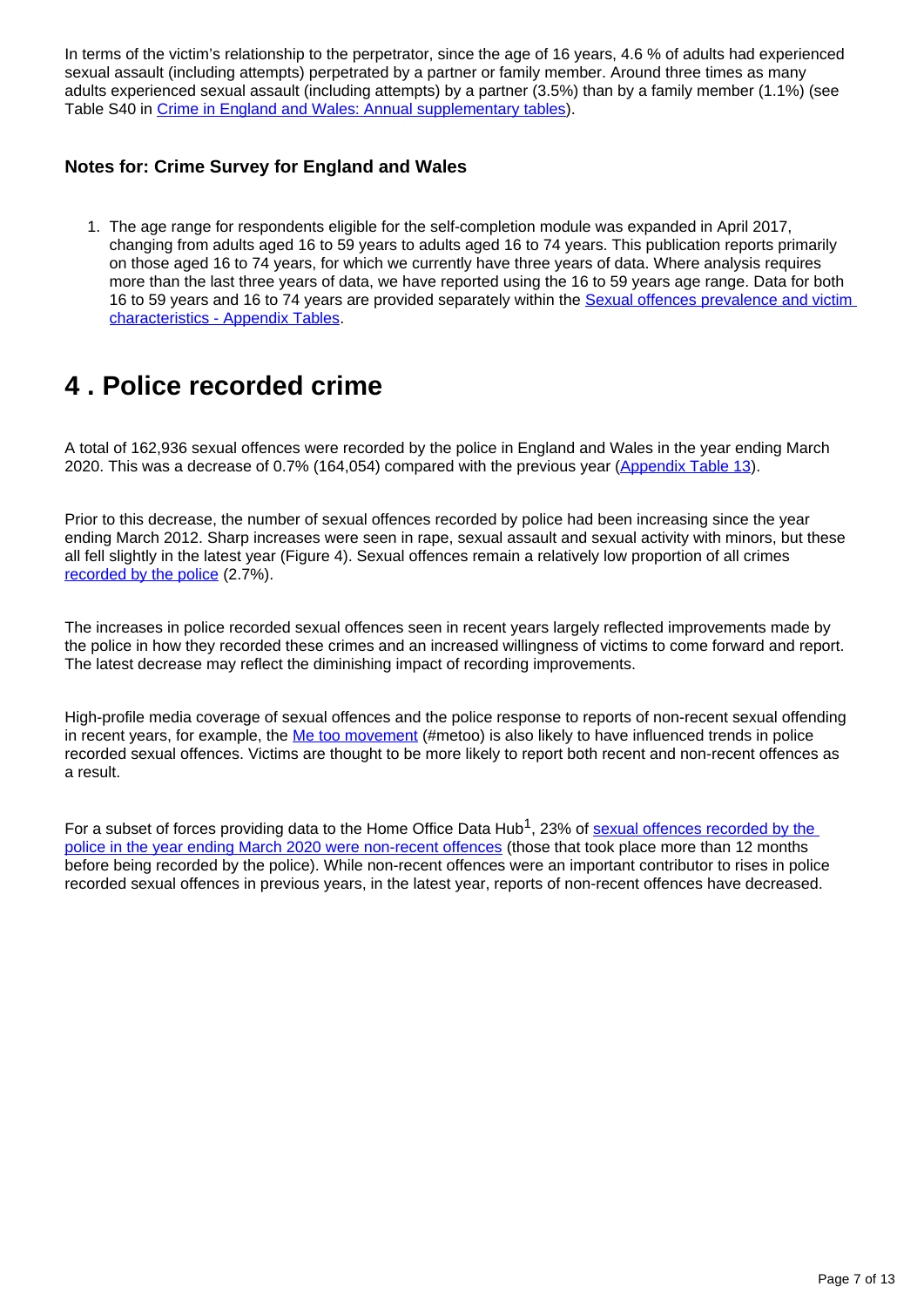#### **Figure 4: Decrease in police recorded sexual offences following increases in recent years**



#### **Source: Home Office – Police recorded crime**

#### **Notes:**

- 1. Police recorded crime data are not designated as National Statistics.
- 2. The Sexual Offences Act 2003, introduced in May 2004, altered the definition and coverage of sexual offences.
- 3. From July 2016, the Home Office counting rules in regard to rape were changed to record rape on a per offender basis.
- 4. Operation Yewtree is the police investigation into allegations of sexual abuse, launched in the wake of the Jimmy Savile scandal.

The greatest decreases in the latest year were seen in offences recorded as sexual activity with minors, which decreased by 3% from the year ending March 2019 to March 2020. This was followed by total rape which decreased by 2%. More detailed breakdowns by offence type can be found in [Appendix Table 13.](https://www.ons.gov.uk/peoplepopulationandcommunity/crimeandjustice/datasets/sexualoffencesprevalenceandvictimcharacteristicsenglandandwales)

Rape accounted for around one in three of police recorded sexual offences in the year ending March 2020 (36%) ( [Appendix Table 13](https://www.ons.gov.uk/peoplepopulationandcommunity/crimeandjustice/datasets/sexualoffencesprevalenceandvictimcharacteristicsenglandandwales)). In comparison, around one in five CSEW victims of sexual assault had experienced rape (18%) ([Appendix Table 10](https://www.ons.gov.uk/peoplepopulationandcommunity/crimeandjustice/datasets/sexualoffencesprevalenceandvictimcharacteristicsenglandandwales)). This highlights that victims may be more likely to report rape to the police than other sexual offences.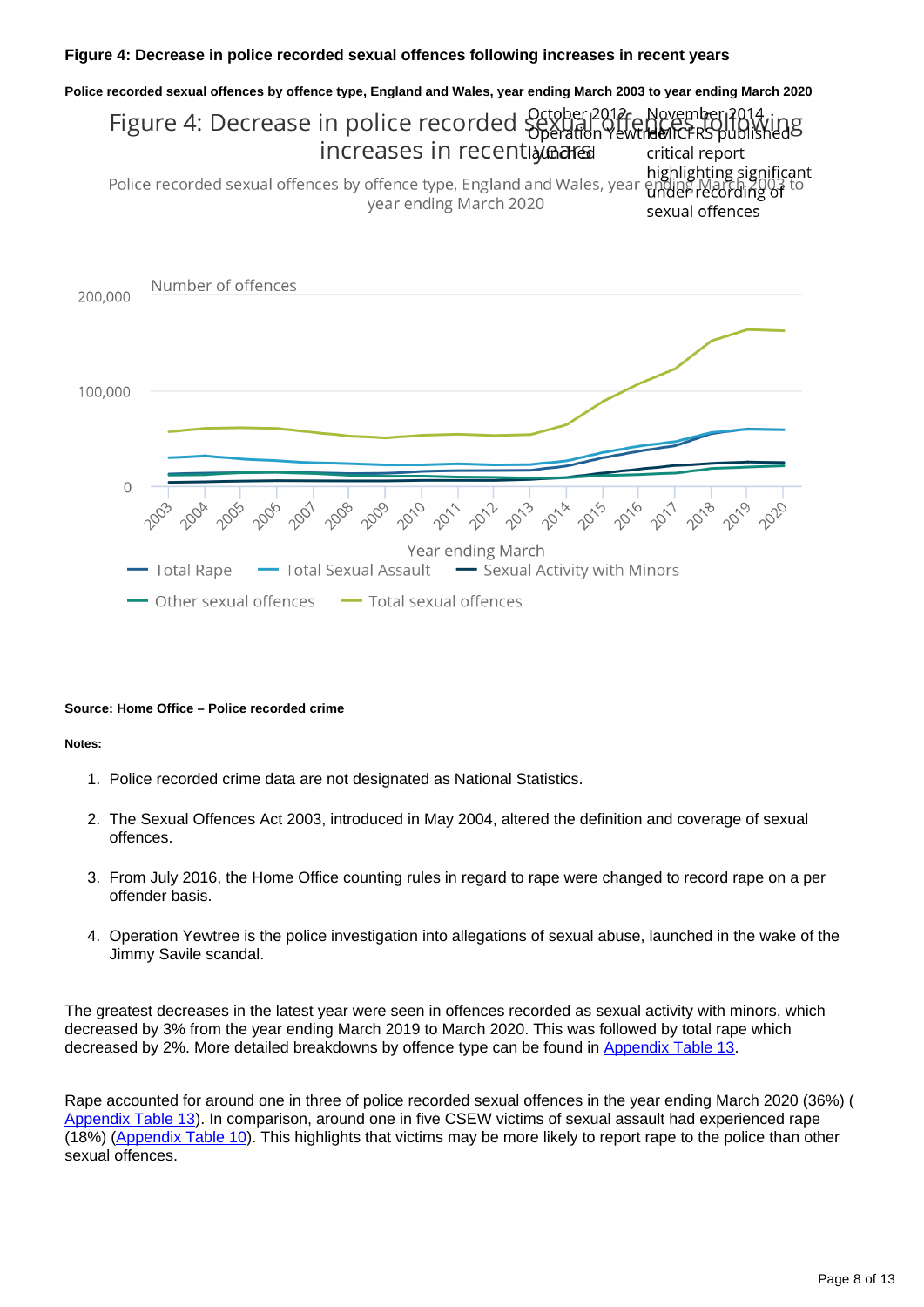For rape, information is also available on the number of rape incidents the police have recorded. Rape incidents cover reports where, after investigation, the police have concluded that no notifiable crime was committed within the police force area where the incident came to the attention of the police. To get a total picture of the demand upon the police that relates to rape, it is necessary to consider both rape incidents and offences together.

Of the 78,395 rape incidents and crimes recorded in the year ending March 2020 by the police in England and Wales, 14,879 (19%) remained as incidents ([Appendix Table 16](https://www.ons.gov.uk/peoplepopulationandcommunity/crimeandjustice/datasets/sexualoffencesprevalenceandvictimcharacteristicsenglandandwales)). Of these incidents:

- 57% (8,472) remained as incidents because the victim (or third party acting on their behalf) did not confirm the offence or could not be traced
- 15% (2,263) remained as incidents because of additional credible evidence existing to the contrary
- 28% (4,144) were transferred to another force for investigation

#### **Notes for: Police recorded crime**

1. The Home Office Data Hub is a live database that allows police forces to provide the Home Office with record-level information on every crime recorded in a year.

## <span id="page-8-0"></span>**5 . Sexual offences in England and Wales data**

[Sexual offences prevalence and victim characteristics](https://www.ons.gov.uk/peoplepopulationandcommunity/crimeandjustice/datasets/sexualoffencesprevalenceandvictimcharacteristicsenglandandwales)

Dataset | Released 18 March 2021

Numbers, prevalence, types and victim characteristics, based on findings from the Crime Survey for England and Wales and police recorded crime.

#### [Nature of sexual assault by rape or penetration](https://www.ons.gov.uk/peoplepopulationandcommunity/crimeandjustice/datasets/natureofsexualassaultbyrapeorpenetrationenglandandwales)

Dataset | Released 18 March 2021

Victim and perpetrator relationship, circumstances and impacts for serious sexual assault by rape or penetration, based on findings from the Crime Survey for England and Wales.

[Crime in England and Wales: Annual supplementary tables](https://www.ons.gov.uk/peoplepopulationandcommunity/crimeandjustice/datasets/crimeinenglandandwalesannualsupplementarytables)

Dataset | Released 17 July 2020 Data from the Crime Survey for England and Wales on perceptions of the police, criminal justice system, crime and anti-social behaviour. Also contains data on prevalence of intimate personal violence.

## <span id="page-8-1"></span>**6 . Glossary**

### **Police incidents**

Incidents that were reported to the police, but following investigation, do not amount to a crime or offence according to the National Crime Recording Standards.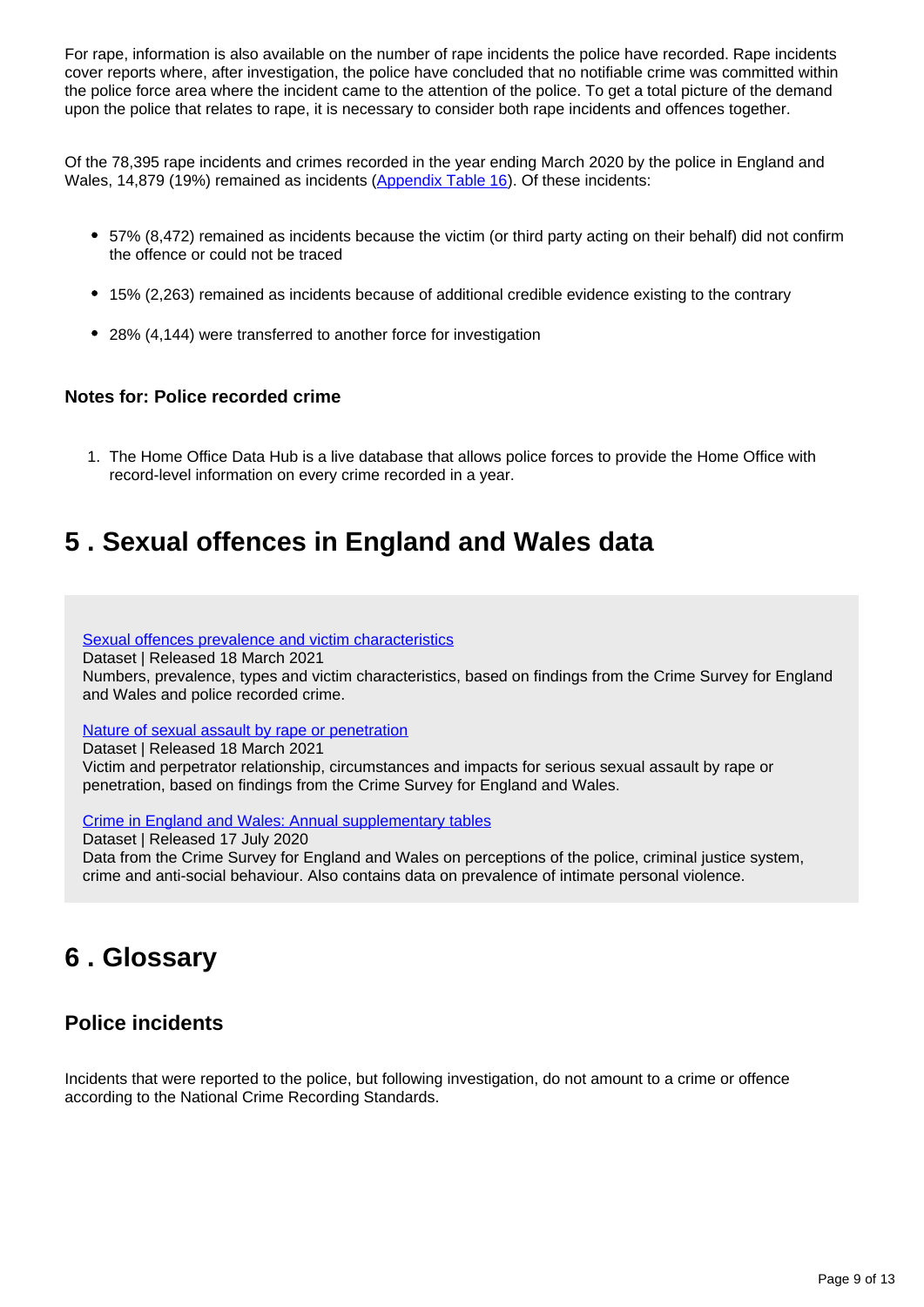### **Sexual assault**

The term "sexual assault" in the Crime Survey for England and Wales (CSEW) is used to describe all types of sexual offences measured by the survey. It includes rape or assault by penetration (including attempts), and indecent exposure or unwanted sexual touching. The term "sexual assault" in police recorded crime refers to one type of sexual offence, that is, the sexual touching of a person without their consent.

### **Sexual offence**

Sexual offences recorded by the police cover a broader range of offences than are measured by the CSEW including rape, sexual assault, sexual activity with minors, sexual exploitation of children, and other sexual offences. There are a number of different offence codes used for rape and sexual assault, depending on the age and sex of the victim.

## <span id="page-9-0"></span>**7 . Data sources and quality**

Further quality and methodology information can be found in the [Sexual offences in England and Wales overview.](https://www.ons.gov.uk/peoplepopulationandcommunity/crimeandjustice/bulletins/sexualoffencesinenglandandwalesoverview/march2020)

### **Crime Survey for England and Wales (CSEW)**

The Crime Survey for England and Wales (CSEW) covers the population living in households in England and Wales; it does not cover the population living in group residences (for example, care homes or student halls of residence) or other institutions. Estimates used within this publication are based on the CSEW self-completion module on domestic abuse, sexual assault and stalking.

The upper age limit for respondents eligible for the self-completion module was increased from age 59 years to 74 years in April 2017. This publication reports primarily on those aged 16 to 74 years, for which we currently have three years of data. Where analysis requires more than the last three years of data, we have reported using the 16 to 59 years age range. Data for both age groups are provided separately within the Sexual assault [prevalence and victim characteristics - Appendix Tables.](https://www.ons.gov.uk/peoplepopulationandcommunity/crimeandjustice/datasets/sexualoffencesprevalenceandvictimcharacteristicsenglandandwales)

One of the strengths of the CSEW is that it covers many crimes that are not reported to the police. Underreporting to the police is particularly acute for sexual assaults, with many more offences committed than are reported to and recorded by the police. The CSEW provides reliable estimates of the prevalence of sexual assault using a consistent methodology that is not affected by changes in recording practices and police activity, or by changes in the propensity of victims to report to the police. While the CSEW provides the best available estimate of trends in the prevalence of sexual assault, it cannot be used to make any inferences about demands on the police.

All changes reported in this publication are statistically significant at the 5% level unless stated otherwise. Headline CSEW prevalence estimates for sexual assault included within this publication have previously been published in July 2020 alongside the [Crime in England and Wales: year ending March 2020 bulletin](https://www.ons.gov.uk/peoplepopulationandcommunity/crimeandjustice/bulletins/crimeinenglandandwales/yearendingmarch2020).

### **Measuring sexual assault within the CSEW**

Sexual assault in the CSEW combines the following different types of abuse: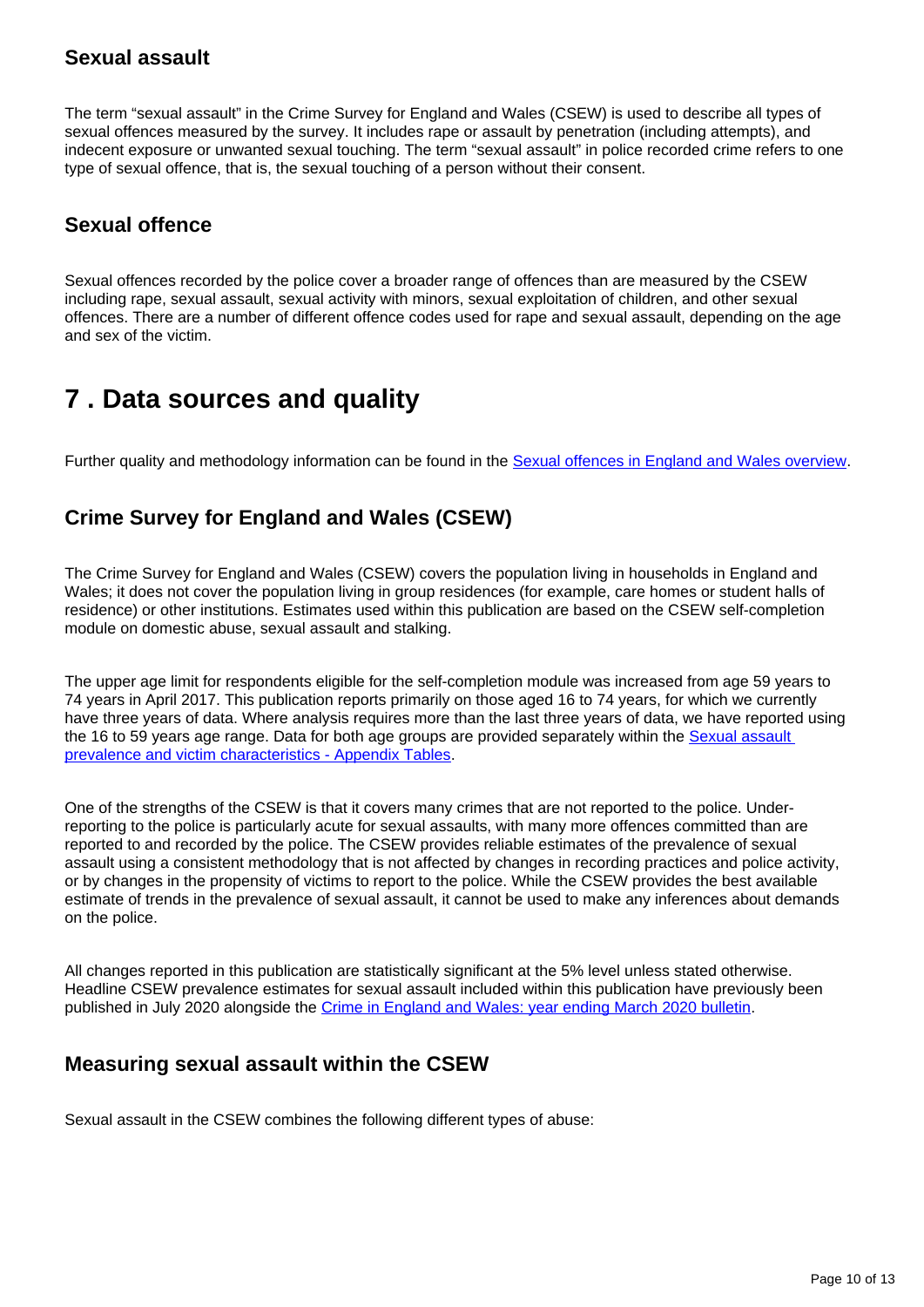- rape (including attempts)
- assault by penetration (including attempts)
- indecent exposure
- unwanted sexual touching

The CSEW collects information on these types of assault carried out by a partner (including a former partner), a family member other than a partner, someone else known, and a stranger.

The CSEW term "sexual assault" differs from the term "sexual assault" used in police recorded crime data. For more information see How the police measure sexual assault.

There are two headline measures of sexual assault in the CSEW: one relates to experiences since the age of 16 years and the other is limited to those experiences in the 12 months prior to interview.

For the self-completion section of the survey, respondents are handed a tablet computer to use to answer questions. This allows respondents to feel more at ease when answering these sensitive questions, because of increased confidence in the privacy and confidentiality of the survey.

While some questions are asked about sexual assaults in the face-to-face component of the survey, a very small number of respondents are willing to disclose such sensitive incidents to the interviewer. Therefore, these figures are too unreliable to report and these data are excluded from the headline CSEW estimates. The self-completion section of the survey provides the most reliable source of CSEW data on sexual assaults.

Because of the relatively low number of respondents that have been victims of sexual assault, when analysing the data it is sometimes necessary to combine and average data from the three most recent survey years to provide more robust estimates. Data for both the latest year and the latest three years combined can be found in the [Appendix Tables.](https://www.ons.gov.uk/peoplepopulationandcommunity/crimeandjustice/datasets/sexualoffencesprevalenceandvictimcharacteristicsenglandandwales)

Following the suspension of fieldwork because of the coronavirus pandemic there will be no CSEW sexual assault data available for the year ending March 2021. Further research is underway to consider alternative approaches for future data collection. Inclusivity is an important part of this work and our aim is to capture data from as much of the population as possible.

### **How the police measure sexual assault**

Sexual offences recorded by the police are grouped into four main categories:

- rape
- sexual assault
- sexual activity with minors
- other sexual offences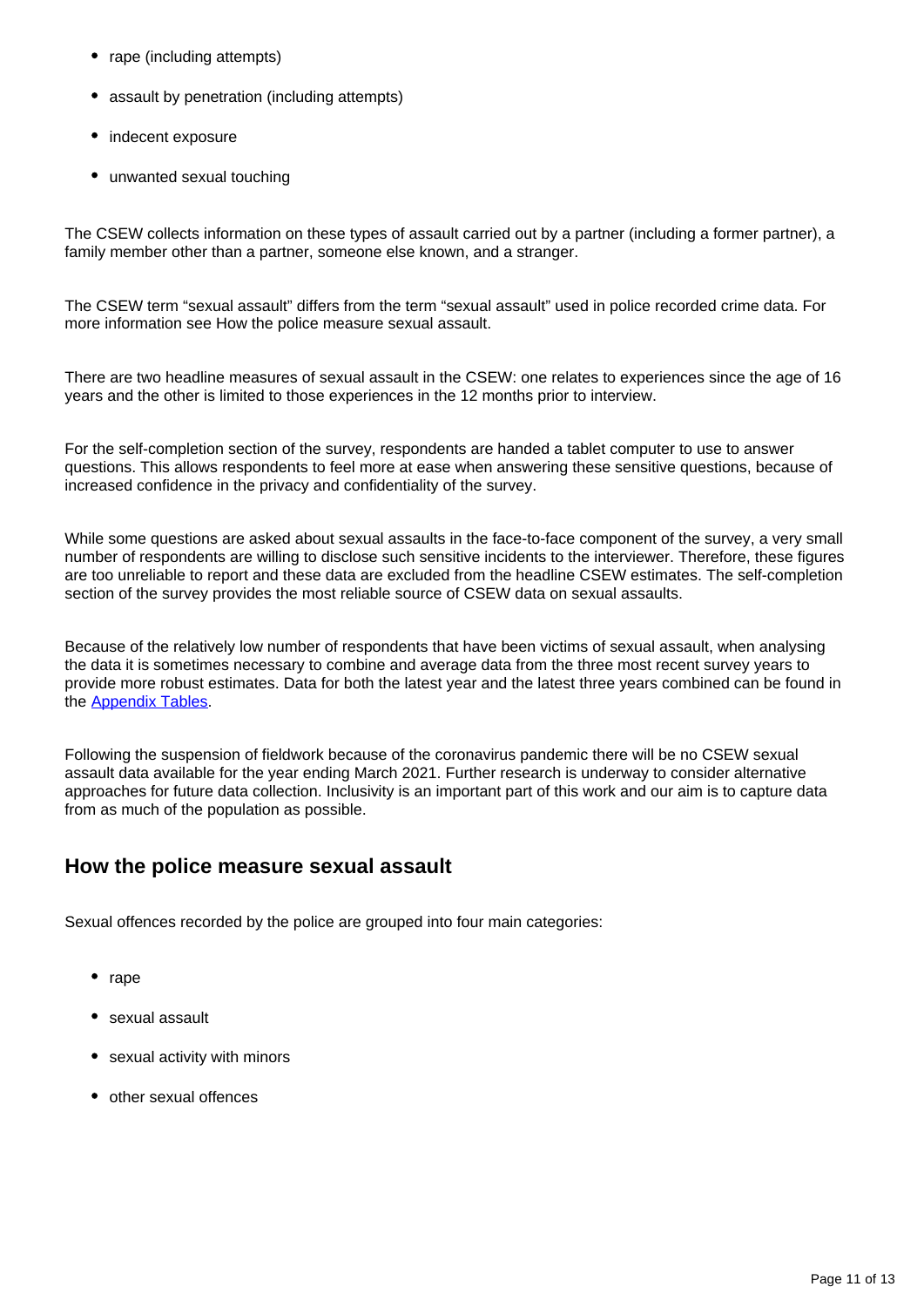Some data tables provided by the Home Office combine the last three categories to create an "Other sexual offences" category. The other sexual offences category covers a broader range of offences than the CSEW, for example, sexual exploitation of children, incest and sexual grooming. Given the broader range of offences covered in police recorded crime and other differences described in this section, these figures are not directly comparable with the estimates from the CSEW.

The CSEW uses the term "sexual assault" to describe all types of sexual offences measured by the survey, whereas police recorded crime refers to one specific type of sexual offence - the sexual touching of a person without their consent.

[Home Office Counting Rules \(PDF, 592KB\)](https://assets.publishing.service.gov.uk/government/uploads/system/uploads/attachment_data/file/877790/count-sexual-apr-2020.pdf) for recorded crime differ slightly from the CSEW in the way incidents are counted. For example, from July 2016, the counting rules for rape were changed to record one crime for each perpetrator. In the CSEW only one incident would be counted regardless of the number of perpetrators involved.

In this publication, the police data for sexual offences cover those crimes reported to and recorded by the police during the year ending March 2020. The volume of sexual offences handled by the police is much lower than victimisation levels estimated by the CSEW because of a high level of under-reporting to the police. The police figures are also influenced by changes in recording practices and the willingness of victims to report to the police, which makes interpreting trends difficult.

Over the last few years, Her Majesty's Inspectorate of Constabulary and Fire and Rescue Services (HMICFRS) have conducted a range of inspections related to police forces' crime and incident recording practices. In 2014, [Crime recording: making the victim count](https://www.justiceinspectorates.gov.uk/hmicfrs/publications/crime-recording-making-the-victim-count/) concluded that 26% of sexual offences were not recorded by the police in England and Wales. Improvements were identified in their report [State of policing: 2019](https://www.justiceinspectorates.gov.uk/hmicfrs/publications/state-of-policing-the-annual-assessment-of-policing-in-england-and-wales-2019/), with 6% of sexual offences reported to the police going unrecorded.

Given the different factors affecting the reporting and recording of these offences, police data do not provide a reliable indication of current trends in sexual offences.

### **Impact of the coronavirus (COVID-19) pandemic**

This publication is largely unaffected by the coronavirus (COVID-19) pandemic.

CSEW data presented in this publication for the year ending March 2020 are based on interviews conducted between April 2019 and the first two weeks of March 2020. Fieldwork for the year ending March 2020 was suspended two weeks early on Wednesday 18 March 2020 just prior to the lockdown restrictions being announced by the government on 23 March 2020. All estimates from the CSEW for the year ending March 2020 were therefore unaffected by the lockdown restrictions as the data were collected, and relate to, the time prior to this period.

With fieldwork being suspended two weeks earlier than anticipated, the annual sample fell just short of its target of 34,500 adult interviews (the actual figure on which the year to March estimates are based was 33,735 adult interviews). Response rates also fell from a target of 70% to 64%. Overall, the impact on the survey estimates has therefore been minimal.

The latest police recorded crime figures presented in this publication relate to crimes recorded by the police during the period April 2019 to the end of March 2020. In response to the coronavirus pandemic, restrictions in England and Wales started from 12 March 2020, with a national lockdown implemented from 23 March 2020. The start of the restrictions and the first eight days of lockdown are therefore captured in police recorded data for the year ending March 2020. We do not expect there to have been a significant impact on crime statistics in February 2020 or earlier before restrictions were applied in the country. More recent data on the number of sexual offences recorded by the police can be found in the latest [quarterly crime publication](https://www.ons.gov.uk/peoplepopulationandcommunity/crimeandjustice/bulletins/crimeinenglandandwales/yearendingseptember2020).